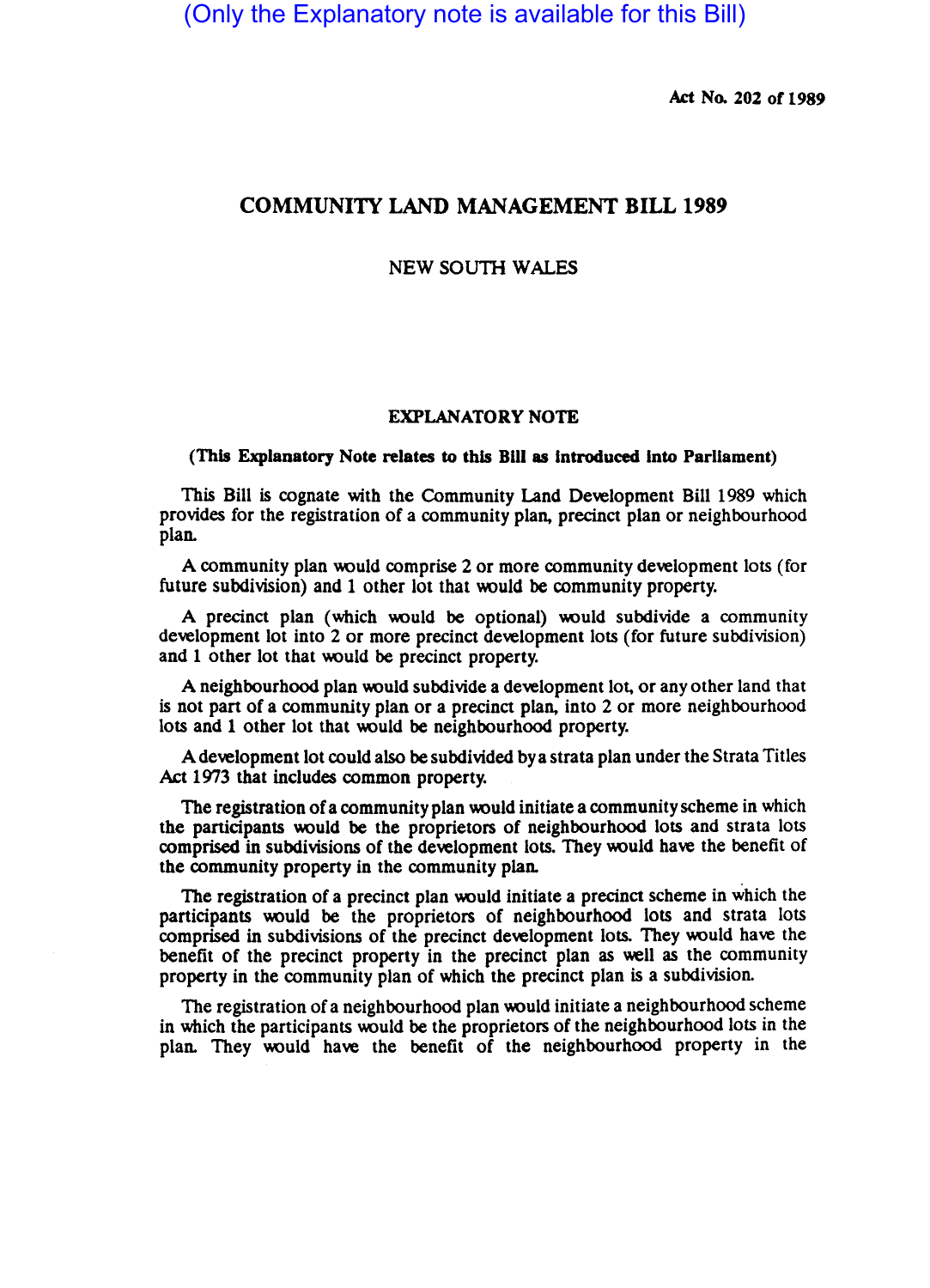neighbourhood plan and, if the neighbourhood scheme is within a community scheme, of the community property in the community plan, and the precinct property in any precinct plan, of which the neighbourhood plan is a subdivision.

The objects of this Bill are:

- (a) to define the rights and obligations arising on the establishment of community schemes, precinct schemes and neighbourhood schemes; and
- (b) to provide for the management of those schemes; and
- (c) to make such provision as is necessary to supplement the operation of the Strata Titles Act 1973 in its application to a strata scheme within a community scheme.

PART 1 - PRELIMINARY

Clause 1 specifies the short title of the proposed Act.

Clause 2 provides for the proposed Act to commence at the same time as the Act ("the Development Act") proposed by the Community Land Development Bill 1989 with which this Bill is cognate.

Clause 3 defines certain expressions for the purposes of the proposed Act.

Clause 4 provides for the proposed Act to bind the Crown except in relation to obtaining approvals and consents from a local counciL

## PART 2 • MANAGEMENT OF COMMUNITY SCHEMES AND NEIGHBOURHOOD SCHEMES

#### Division 1 • Miscellaneous

Clause *S* establishes as a community association the corporation constituted by the registration of a community plan under the Development Act and specifies as its members:

- (a) the proprietor of each community development lot in the plan that has not become subject to a precinct scheme, neighbourhood scheme or strata scheme; and
- (b) each precinct association or neighbourhood association established by clause  $6$  or  $7$  on subdivision of a community development lot; and
- (c) each body corporate ("strata corporation") constituted on registration under the Strata Titles Act 1973 of a strata plan subdividing a community development lot or a precinct development lot.

Clause 6 establishes as a precinct association the corporation constituted by registration of a precinct plan under the Development Act and specifies as its members:

(a) the proprietor of each precinct development lot in the plan that has not become subject to a neighbourhood scheme or a strata scheme; and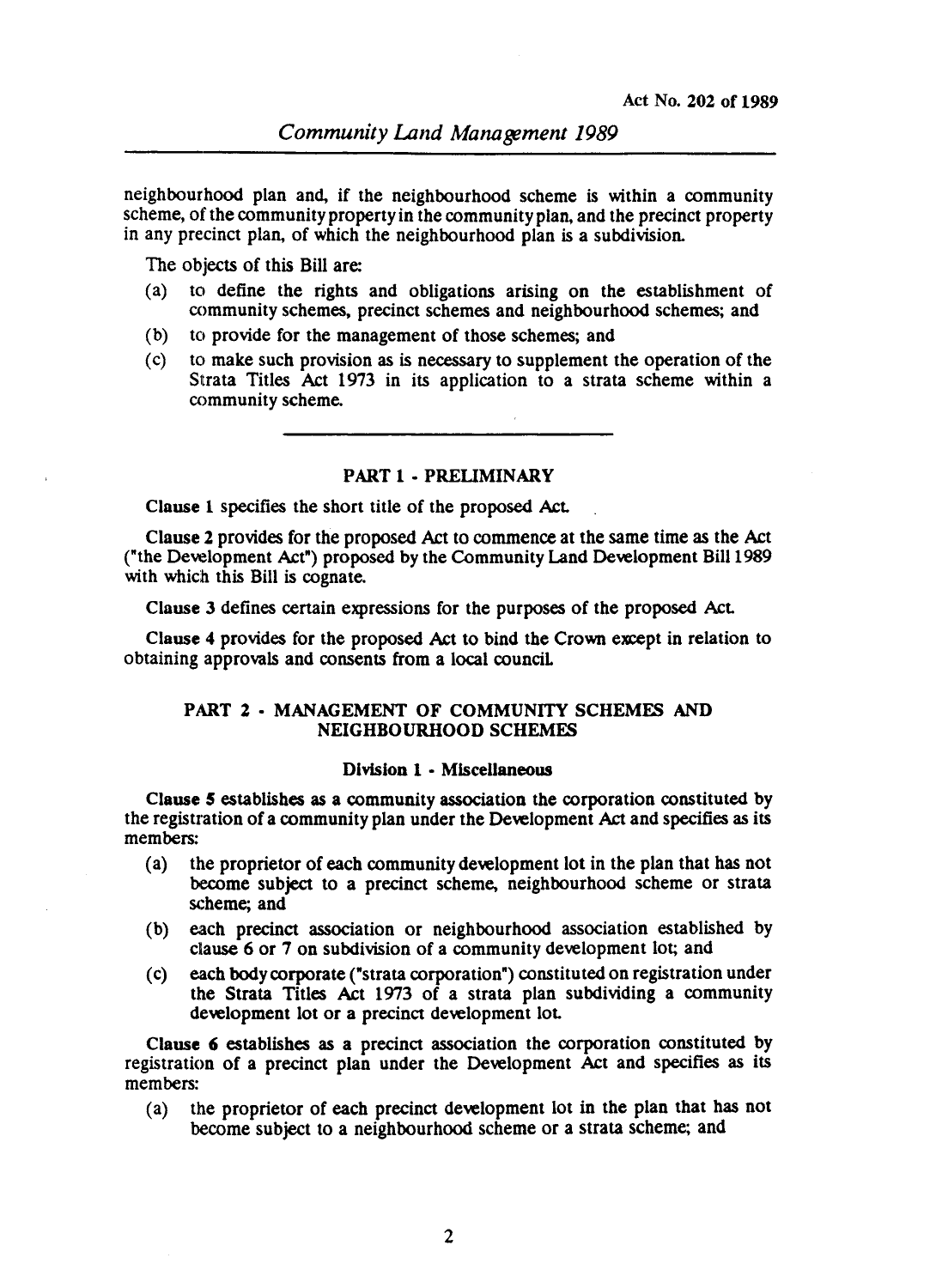- (b) each neighbourhood association established by clause 7 on subdivision of a precinct. development lot; and
- (c) each body corporate ("strata corporation") constituted on registration under the Strata Titles Act 1973 of a strata plan subdividing a precinct development lot.

Clause 7 establishes as a neighbourhood association the corporation constituted by registration of a neighbourhood plan under the Development Act and specifies as its members the proprietors of the lots in the neighbourhood plan.

Clause 8 provides for the keeping and affixing of the seal of an association.

Clause 9 provides for the calling of the first meeting of an association in order to elect an executive committee and attend to other essential business.

Clause 10 relates to the calling and holding of the first annual general meeting of an association. subsequent annual general meetings and special general meetings.

Clause 11 enables the Community Schemes Commissioner appointed under clause 62 to call the first annual general meeting of an association if clause 10 is not complied with.

Clause 12 provides for the calling and holding of subsequent general meetings.

Clause 13 specifies the persons bound by the management statement registered under the Development Bill for an association. The management statement consists of by-laws and other particulars governing participation in the relevant scheme.

Clause 14 deals with the manner in which a management statement may be amended.

Clause 15 makes a development contract binding on interested parties as if they had entered into covenants with each other to comply with its terms. A development contract is a statement that may be lodged with a community plan or a precinct plan and must be lodged with a neighbourhood plan. It specifies the manner in which the relevant scheme is to be developed. The covenants inwlved are set out in detail in Schedule 2-

Clause 16 deals with the manner in which a development contract may be amended.

Clause 17 enables the by-laws for a scheme to relate to the preservation of the essence or theme of the scheme and requires a unanimous resolution in order to amend by-laws of that kind.

Clause 18 makes the management statement for a scheme binding on a lessee of a lot or association property in the scheme.

Clause 19 requires a lessor of a lot or association property in a scheme to annex a copy of the relevant management statement to the copy of the lease submitted to the lessee for execution.

Clause 20 enables an association to levy its members for contributions to meet its expenses. The contributions would be based on the unit entitlement for the member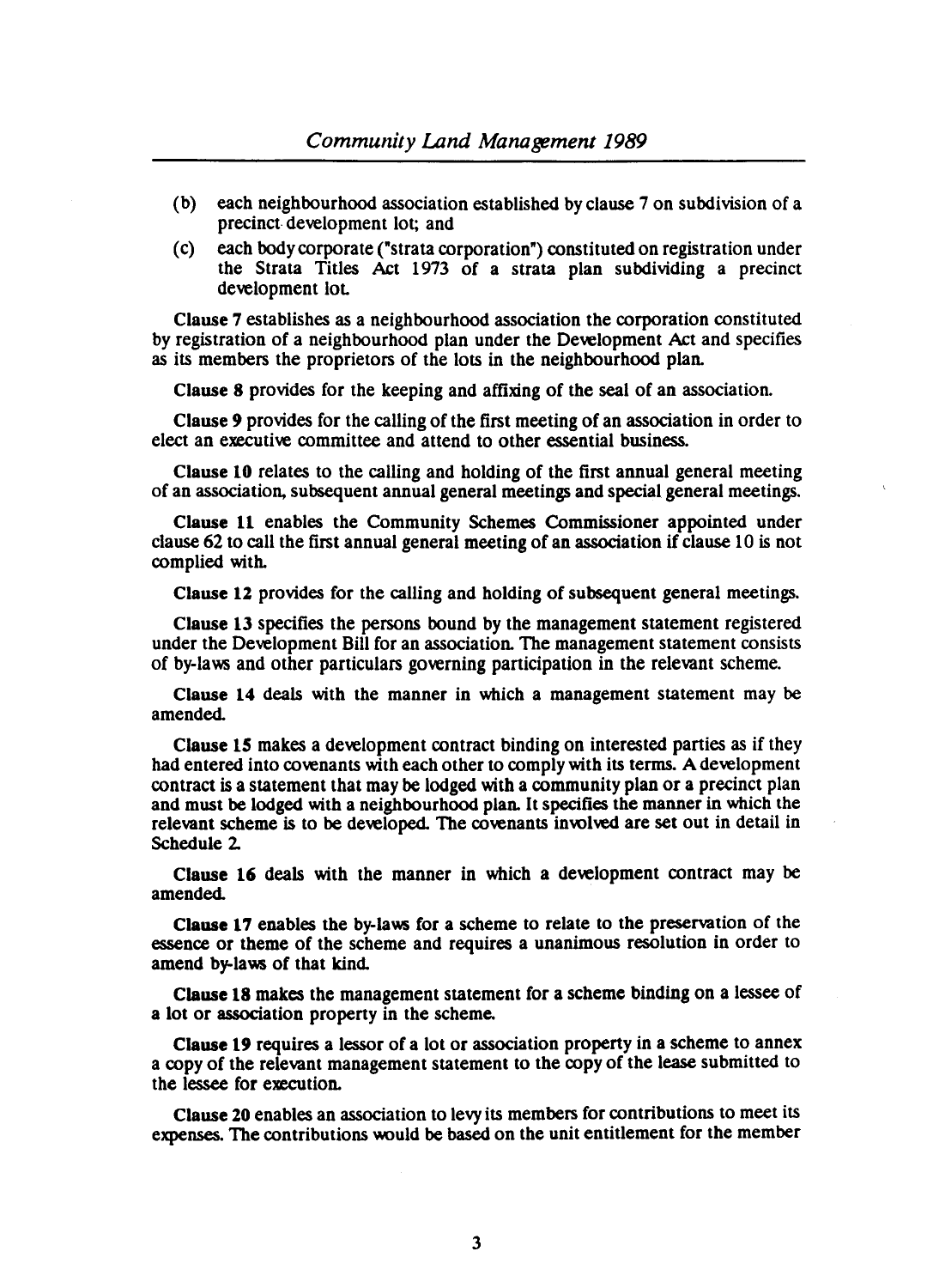which would, in turn, be based on a valuation of the interest of the member under the scheme.

Clause 11 lays down the procedure to be followed when the address for service of notices on an association is to be changed.

Clause 22 enables an association to provide amenities or services to a lot within its scheme or to the proprietor or occupier of a lot

Clause 23 restricts the powers of an association during the early stage of the scheme by which it is established, this being referred to as "the initial period".

Clause 14 deprives an association of any power to enter into certain kinds of agreements during the initial period unless the agreement terminates, or is ratified before the end of the first annual general meeting of the association or is disclosed in the management statement

Clause 15 requires an association to prepare and maintain a roll containing particulars set out in Schedule 3 to the Bill. The roll would include information of interest to a prospective purchaser or mortgagee.

Clause 26 requires an association to make its roll available for inspection by interested parties and to supply certificates as to the information in the roll

## Division 2 • Executive committee of association

Clause 27 constitutes the executive committee of an association that has 3 members or fewer.

Clause 28 constitutes the executive committee of an association that has 4 members or more.

Clause 19 specifies the qualifications required for election to the executive committee of a community association or a precinct association.

Clause 30 specifies the qualifications for election to the executive committee of a neighbourhood association.

Clause 31 enables a member of an executive committee to appoint a substitute to act in his or her place at a meeting of the committee.

Clause 32 provides for the vacation of office by a member of the executive committee of a community association or precinct association and for the filling of the vacancy.

Clause 33 provides for the vacation of office by a member of the executive committee of a neighbourhood association and for the filling of the vacancy.

Clause 34 provides for the appointment by an executive committee of a chairperson, secretary and treasurer.

Clause 35 provides for the chairperson to preside at a meeting of an executive committee and for a member of the committee to preside in the absence of the chairperson.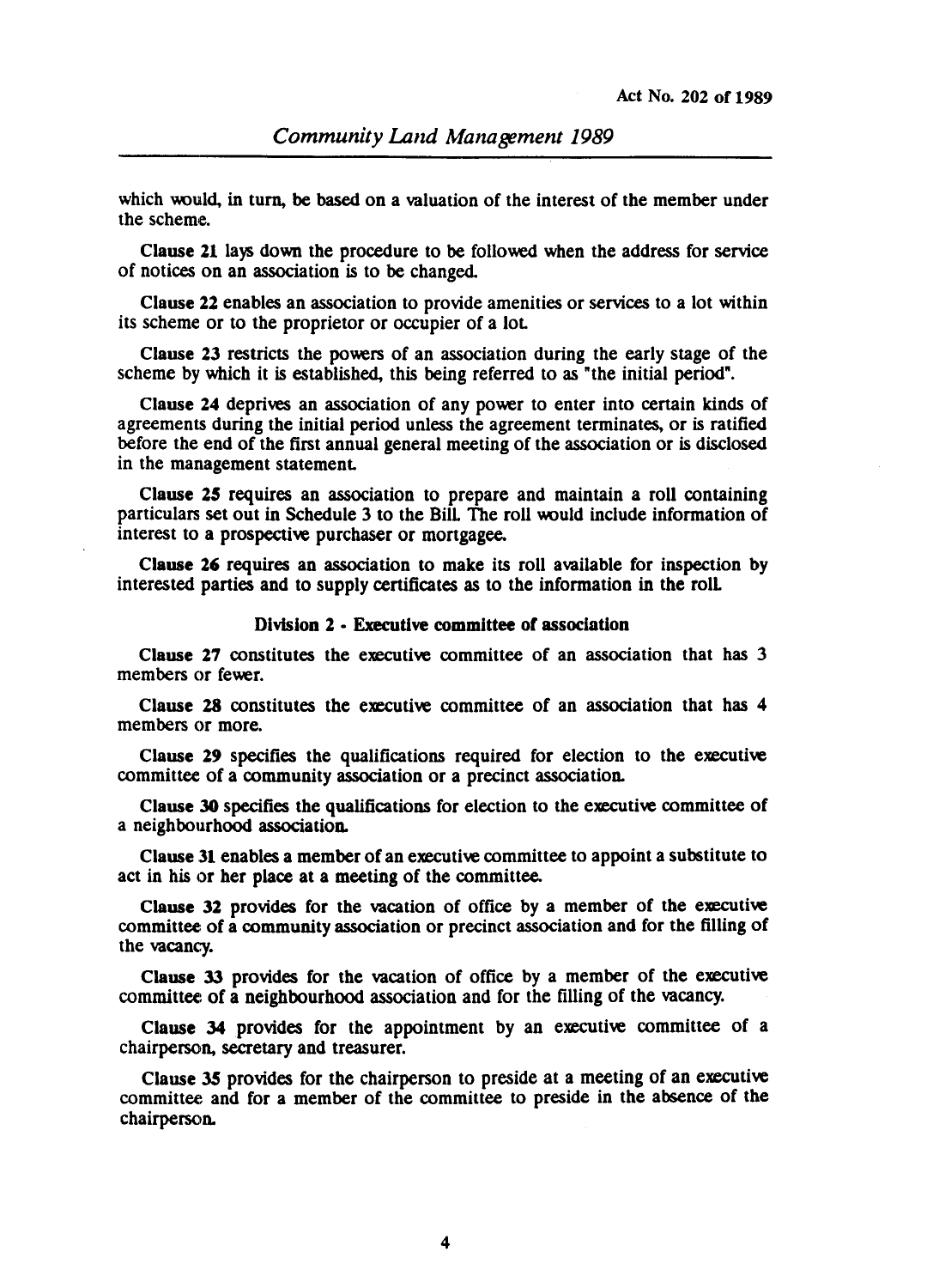Clause 36 limits the persons who may exercise a function of an association that involves the receipt or spending of money or the keeping of accounts.

Clause 37 enables the executive committee of an association to recover property of the association that is in the possession of another person.

Clause 38 relates to the quorum for, and the making of decisions by, the executive committee of an association.

## Division 3 • Insurance

Clause 39 penalises an association that fails to keep its association property insured against damage or destruction.

Clause 40 penalises an association that fails to maintain other insurance such as insurance under the Workers Compensation Act 1987 and insurance against actions for damages.

Clause 41 gives an association an option to maintain other insurance.

Clause 42 deals with the expeditious application of money received by an association in settlement of an insurance claim for damage to, or destruction of, a building.

Clause 43 confers on an association an insurable interest in relation to insurance it is required to effect and deals with certain rights of action and subrogation.

Clause 44 requires the Community Schemes Commissioner to keep a record of insurers approved by the Minister.

## Division 4 • Notices

Clause 4S requires certain notices to be given to a community association with respect to subsidiary schemes within the community scheme.

Clause 46 requires notice of certain leases to be given to an association.

Clause 47 enables a person to give an association notice of an interest of the person in a development lot or neighbourhood lot that confers on the person a right to vote at a meeting of the association.

Clause 48 enables a person who has given a notice under the proposed Division to give the association notice of a change of particulars.

Clause 49 withholds a right to vote at a meeting of an association from a person who fails to give a notice under the proposed Division on being called on by the secretary of the association to do so.

## Division 5 • Managing agents

Clause SO enables a general meeting of an association to appoint a managing agent and, with some exceptions, to delegate functions of the association to the managing agent It also imposes certain restrictions in relation to a managing agent appointed for an association during the initial period.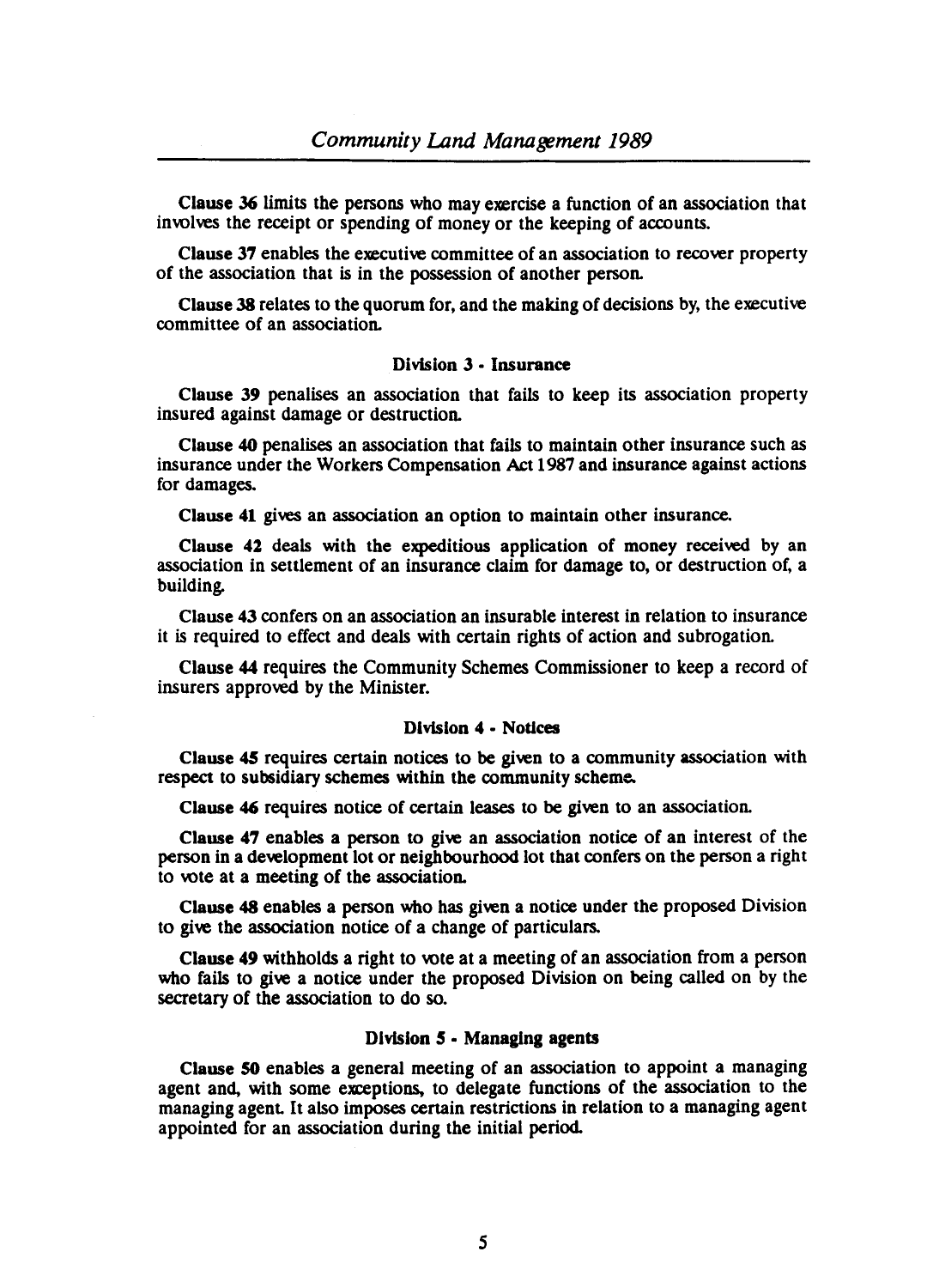Clause 51 penalises a managing agent who, on being required to do so by the relevant association, fails to provide the association with certain information.

Clause 52 penalises a managing agent who fails to perform a duty delegated by an association if the association would, but for the delegation, be penalised for a like failure.

### PART 3· ASSOCIATION PROPERTY

Clause 53 provides for the comparative value of certain interests of the members of an association to be based:

- (a) in the case of a community association or a precinct association on the "unit entitlements" of the existing or subdivided development lots in the community scheme or precinct scheme; or
- (b) in the case of a neighbourhood scheme on the "unit entitlements" of the neighbourhood lots in the scheme.

Unit entitlements are an indication of the comparative values of the lots.

Clause 54 enables a restriction to be imposed on the use of part of association property or the common property under a strata scheme that is part of a community scheme.

Clause SS prescribes the effect of a restriction on the use of association property or common property.

Clause 56 enables an association to make an agreement with a member for payments to be made to or by the member in relation to association property.

Clause 57 sUbrogates to an association certain rights under a contract for the carrying out of work on the association property.

Clause 58 enables a community association or precinct association to do work on a development lot or association property on a failure to do the work by another person responsible for the doing of the work.

Clause 59 makes in relation to a neighbourhood association the same kind of provision that is made by clause 58 in relation to a community association and a precinct association.

Clause 60 confers certain powers of entry on an association for the purpose of doing work referred to in clause 58 or 59.

Clause 61 obliges interested persons to use association property, and common property under a subsidiary strata scheme, reasonably.

#### PART 4 • DISPUTES

#### Division 1 • Community Schemes Commissioner and Community Schemes Boards

Clause 62 authorises the employment under the Public Sector Management Act 1979 of a Community Schemes Commissioner ("the Commissioner") and staff.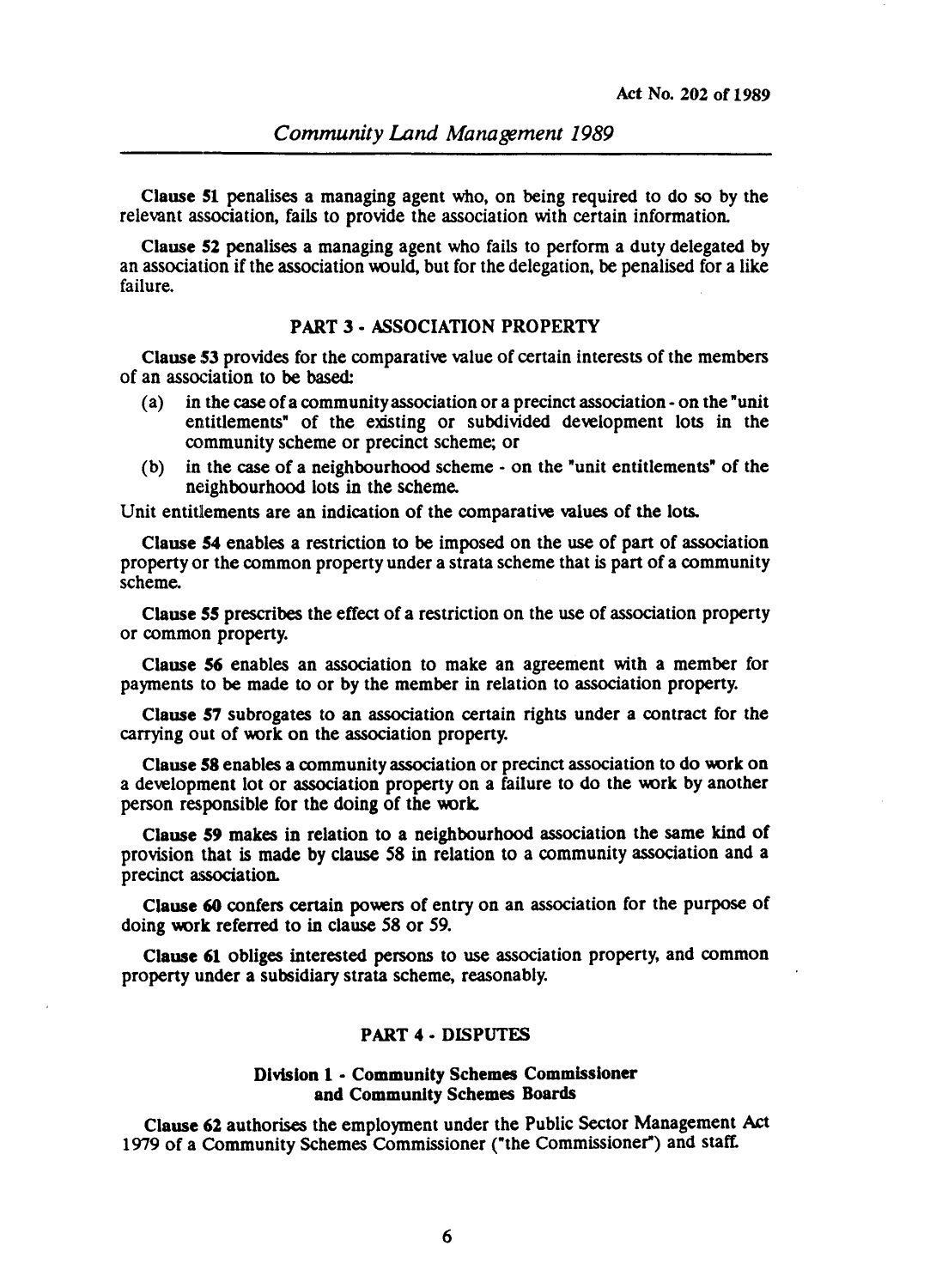Clause 63 constitutes a Magistrate as a Community Schemes Board ("a Board") and provides for a Clerk to a Board

Clause 64 confers on the Commissioner certain powers relating to the giving of advice and the settlement of disputes.

### Division 2 - Applications for orders on disputes

Clause 65 specifies the persons by whom, and the manner in which, application may be made to the Commissioner or a Board for settlement by the Commissioner under proposed Division 3, or by a Board under proposed Division 4, of a dispute arising under the proposed Act

Clause 66 specifies the grounds on which the Commissioner may dismiss an application including an application for an order by a Board

Clause 67 provides that (unless the application is dismissed) the Commissioner must notify specified persons that an application has been made and that each person notified is entitled to make a written submission to the Commissioner.

Clause 68 provides for the Commissioner to investigate an application and confers certain powers of entry.

Clause 69 requires the Commissioner to refer to a Board an application for an order that may be made only by a Board and authorises the Commissioner to refer to a Board an application for an order that the Commissioner could make but considers should be made by a Board

Clause 70 prescribes the procedure to be followed in referring an application to a Board

#### Division 3· Orders by the Commissioner

Clause 71 authorises the Commissioner to make an order for settlement of a dispute that is not referred to a Board or is not within the exclusive jurisdiction of a Board

Clause 72 authorises the Commissioner, in an urgent case, to make an interim order relating to a dispute, including a dispute within the exciusive jurisdiction of a Board

Clause 73 precludes the Commissioner from making an order before the expiration of the time allowed for making submissions on the application for the order.

Clause 74 enables the Commissioner to amend an order to correct or clarify it or to extend a time and limits the duration of an order that is not an interim order or an order for damages.

Clause 75 specifies the persons on whom the Commissioner must serve a copy of an order and requires the order to be displayed by the relevant association or strata corporation.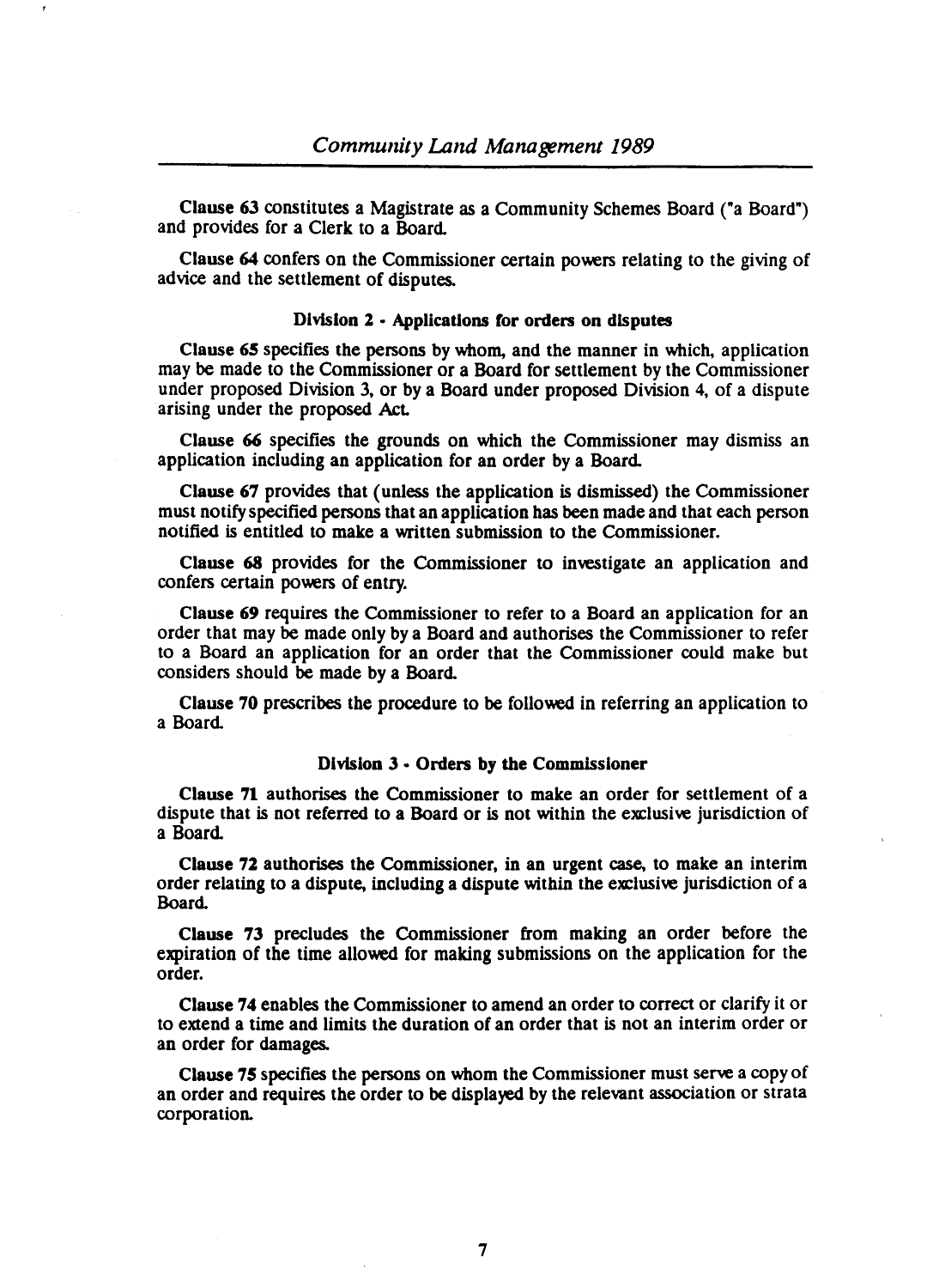#### Division 4 • Orders by Boards

Clause 76 authorises a Board to make an order for settlement of a dispute that is referred to the Board even though it could have been made by the Commissioner.

Clause 77 enables a Board to make certain orders in relation to the expiration of the initial period for a scheme.

Clause 78 specifies orders that may be made by a Board in relation to a schedule of unit entitlements considered by the Board to be based on unreasonable valuations.

Clause 79 authorises a Board to amend a management statement in relation to a restriction, or a refusal to restrict, the use of association property or the common property under a strata scheme that is part of a community scheme.

Clause 80 specifies the circumstances in which a Board may order the rewcation or amendment of an amendment to the management statement for an association.

Clause 81 authorises a Board to rewke so much of the management statement for an association as the Board considers to be invalid.

Clause 82 authorises a Board, except in specified circumstances, to invalidate a resolution passed, or an election held, at a meeting of an association in respect of which there was a failure to comply with the proposed Act.

Clause 83 authorises a Board to make certain orders in respect of a contribution levied, or proposed to be levied, by an association.

Clause 84 authorises a Board to order an association to vary an amount for which the association has effected insurance.

Clause  $85$  authorises a Board to appoint, and to specify the functions of, a managing agent for an association or for a strata corporation within a community scheme.

Clause 86 confers on a managing agent appointed by a Board an exclusive right to exercise a function conferred or imposed by the Board in making the appointment

Clause 87 authorises a Board to amend or rewke an order made by it or another Board or by the Commissioner.

#### Division *5* • Appeal to a Board

Clause 88 provides for an appeal to a Board from an order (including an interim order) made by the Commissioner on an application for settlement of a dispute.

Clause 89 lays down the procedure for an appeal to a Board.

Clause 90 enables proceedings on an order of the Commissioner (including an interim order) to be stayed pending determination of an appeal to a Board against the order.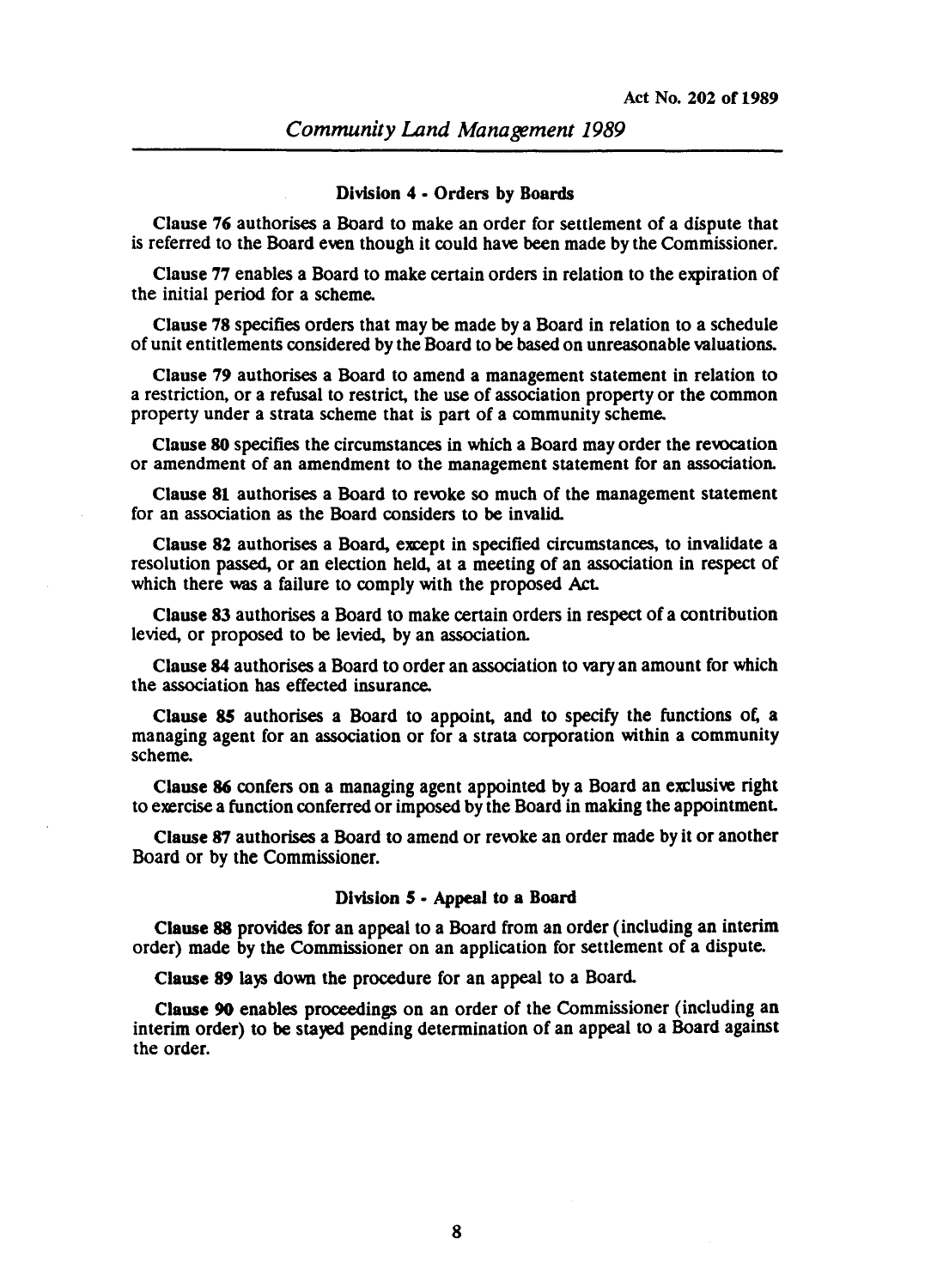Clause 91 deals with the determination of an appeal to a Board.

#### Division 6 • Boards generally

Clause 92 requires a Board to investigate an application to it for an order on a dispute or an appeal and enables it to dispense with formalities and the rules of evidence.

Clause 93 deals with appearances before a Board.

Clause 94 authorises a Board to issue a summons to give evidence or produce documents.

Clause 95 enables a Board to examine a witness on oath.

Clause 96 penalises contempt of a Board.

Clause 97 requires a Board, on making an order on an application or an appeal, to send the order and the relevant papers to the Commissioner.

## Division 7 • Miscellaneous

Clause 98 enables ancillary provisions to be included in an order by the Commissioner or a Board and gives to an order requiring an association or strata corporation to do, or refrain from doing. a specified act the same effect as a resolution of the association or strata corporation.

Clause 99 provides for certain orders to take effect only when recorded in the Register under the Real Property Act 1900 and for other orders to take effect when made or as provided by the order.

Clause 100 provides for the circumstances in which, and the manner in which, a resolution of an association or strata corporation may alter the effect of an order made by the Commissioner or a Board.

Clause 101 penalises a contravention of an order made by the Commissioner or a Board.

Clause 102 confers on the Commissioner, and on the Magistrate constituting a Board, the same protections and immunities as a justice of the peace.

Clause 103 limits the jurisdiction of the Commissioner and a Board in determining a question of title to land.

Clause 104 precludes the making by the Commissioner or a Board of an order for costs.

Clause 105 limits the authority of an association or a strata corporation to make a levy for, or to pay from its funds, its costs and expenses in proceedings under Part 4 or on an appeal to the Supreme Court on a matter arising in any such proceedings. The object is to prevent a contribution being levied on a successful party for costs awarded to the party and against the association or strata corporation.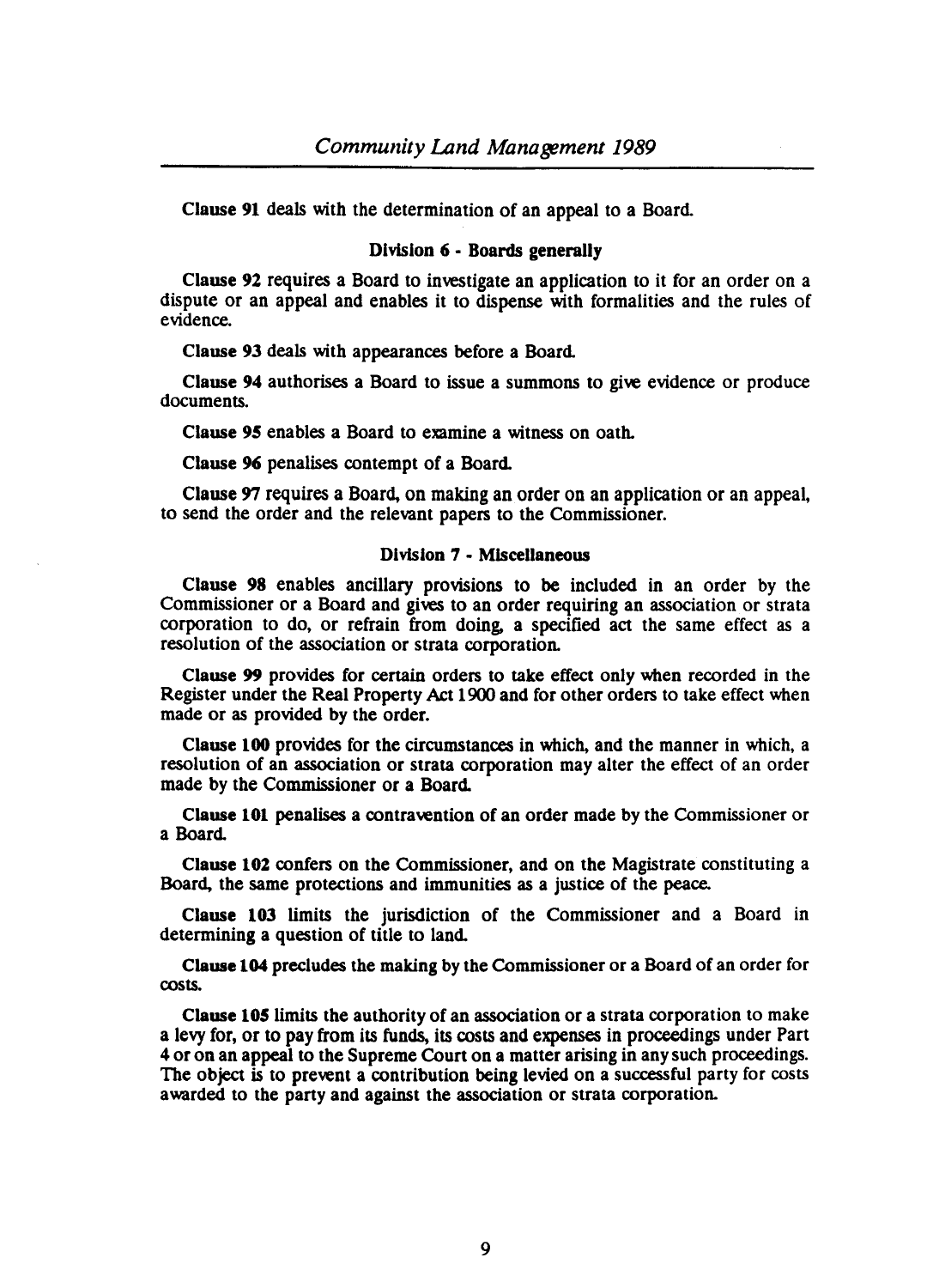#### PART 5· PROCEEDINGS IN SUPERIOR COURTS

Clause 106 relates to orders that may be made by the Land and Environment Court in proceedings relating to a breach of a development contract.

Clause 107 enables the Land and Environment Court, in certain circumstances, to give approval to an amendment to a development contract that would otherwise require the approval of the relevant association.

Clause 108 provides for an appeal to the Supreme Court, on a matter of law, from a decision of a Community Schemes Board on a dispute.

Clause 109 refers generally to the jurisdiction of the Supreme Coun and the Land and Environment Court under the proposed Act and the proposed Community Land Development Act 1989.

## PART 6· GENERAL

Clause 110 deals with mutual duties owed to each other by panicipants in a community scheme or a neighbourhood scheme that is not part of a community scheme.

Clause 111 enables a corporation to nominate a natural person to act for it in exercising a function under the proposed Act.

Clause 112 enables the Court that hears proceedings between an association and any of its members to control any levy to be made by the association for its costs and expenses in the proceedings.

Clause 113 enables legal proceedings to be taken by or against an association instead of by or against its members jointly.

Clause 114 provides for the manner of service on an association of a summons or other legal process.

Clause 115 provides for the manner of service of a notice or other document by the Commissioner and other persons on a member of an association or a person having an interest in a lot within a scheme.

Clause 116 makes provision for the status of access ways in the nature of roads within a community scheme or a neighbourhood scheme.

Clause 117 deals with the effect of the Dividing Fences Act 1951 in relation to a scheme.

Clause 118 deals with rights of entry conferred by an Act on a public authority.

Clause 119 imposes a duty on an association to notify its members of any notice given to the association under the Real Propeny Act 1900.

Clause 120 preserves any rights or remedies available apart from the proposed Act or the Strata Titles Act 1973 but requires the plaintiff to pay the costs if the Coun finds that the taking of proceedings otherwise than under either of those Acts was not justified.